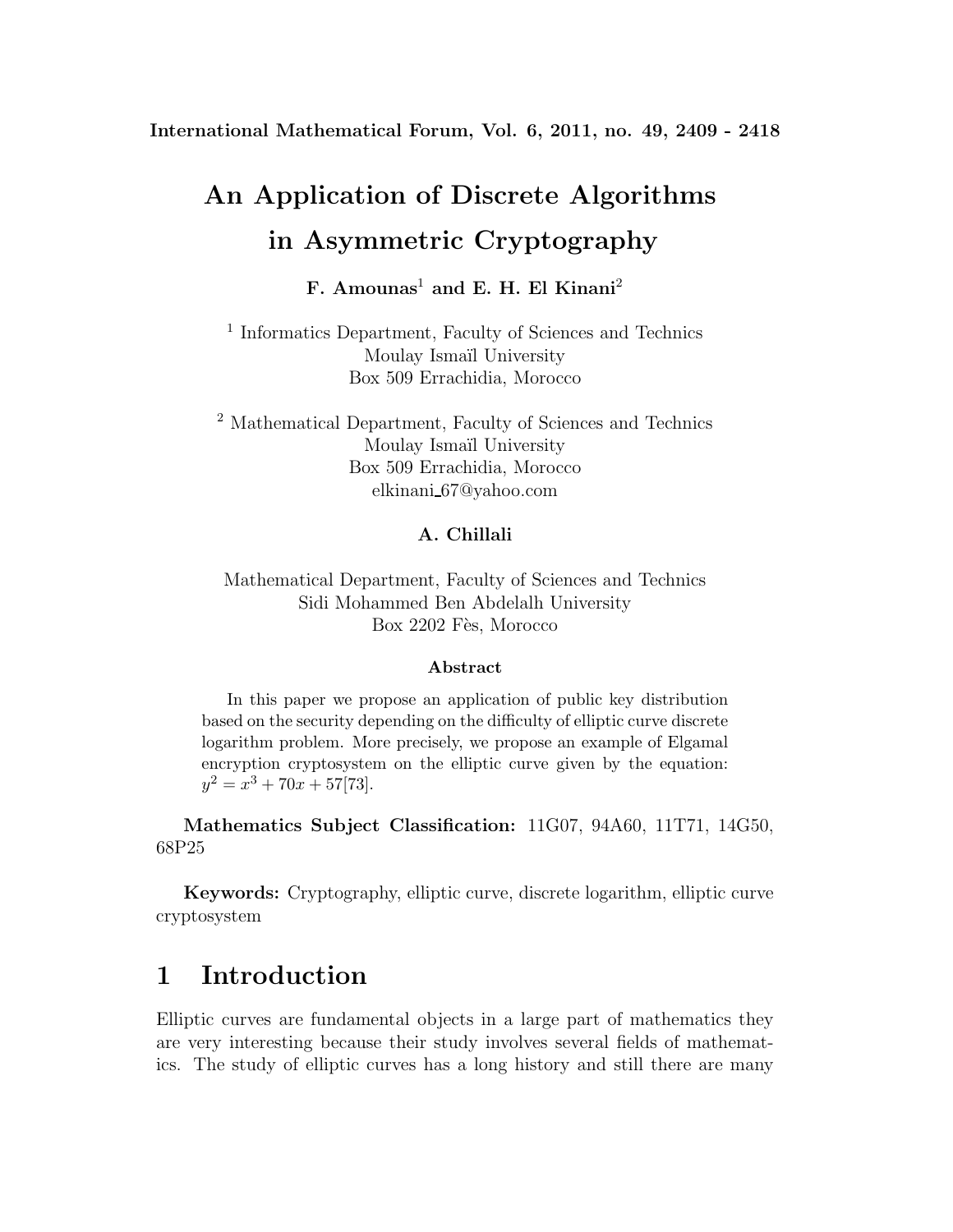unsolved problems. In the last decade the application of the elliptic curves in cryptography have been attracting increased attention of many scientists [see e.g [1, 2]] because they have opened a wealth possibilities in terms of security. The elliptic curve cryptosystem (ECC), which was originally proposed by Niel Koblitz and Victor Miller in 1985 [2], is seen as a serious alternative to RSA because there key size is much shorter than that of RSA and Elgamal [3]. The application of elliptic curves to the field of cryptography has been relatively recent, numerous cryptosystems base their security on the difficulty of solving the discrete logarithm problem. The comparison of two cryptosystems using public key cryptosystem RSA and the cryptosystem based on elliptic curve is done in [4]. Recently the author [5], describes the first practical experiments employing cryptography based on elliptic curves. In [6] a new public key cryptosystem (analogue of RSA) based on elliptic curves over the ring  $Z_n$  is described. Indeed the security of the RSA and Elgamal cryptosystems [3, 9] is generally equated to the difficulty of integer factorization and that of the computation of discrete logarithms in finite fields respectively. This paper describes the public-key cryptosystems based on the elliptic curve discrete logarithm problem. In particular, here we propose an example of Elgamal encryption cryptosystem based into an elliptic curve given by the following equation:  $y^2 = x^3 + 70x + 57[73]$ . The paper is organized as follows, first we give some preliminary notes connected with the elliptic curves, the rules for addition on its points and the discrete logarithm problem. Section 3, is devoted to the main results, first we give the table of the curve points, the corresponding alphabetical symbols and the corresponding code, then we follow the Elgamal cryptosystem to encrypt and to decrypt the message which Alice wishes to send Bob.

### **2 Preliminary Notes**

In this section, we introduce some basics notions connected with elliptic curves. For more details on the theory of elliptic curves, we refer interested reader to  $[7, 8]$ .

#### **2.1 Definition of the Elliptic Curves**

Here we begin with the definition of an elliptic curve. Let **K** be a field. For example, **K** can be the finite (extension) field  $\mathbf{F}_{q}$  of  $\mathbf{F}_{q}$ , the prime field  $\mathbf{Z}_{p}$ where  $p$  is a (large) prime, the field **R** of real numbers, the field **Q** of rational numbers, or the field **C** of complex numbers.

**Definition 2.1** *An elliptic curve over a field* **K** *is the set of points satisfying*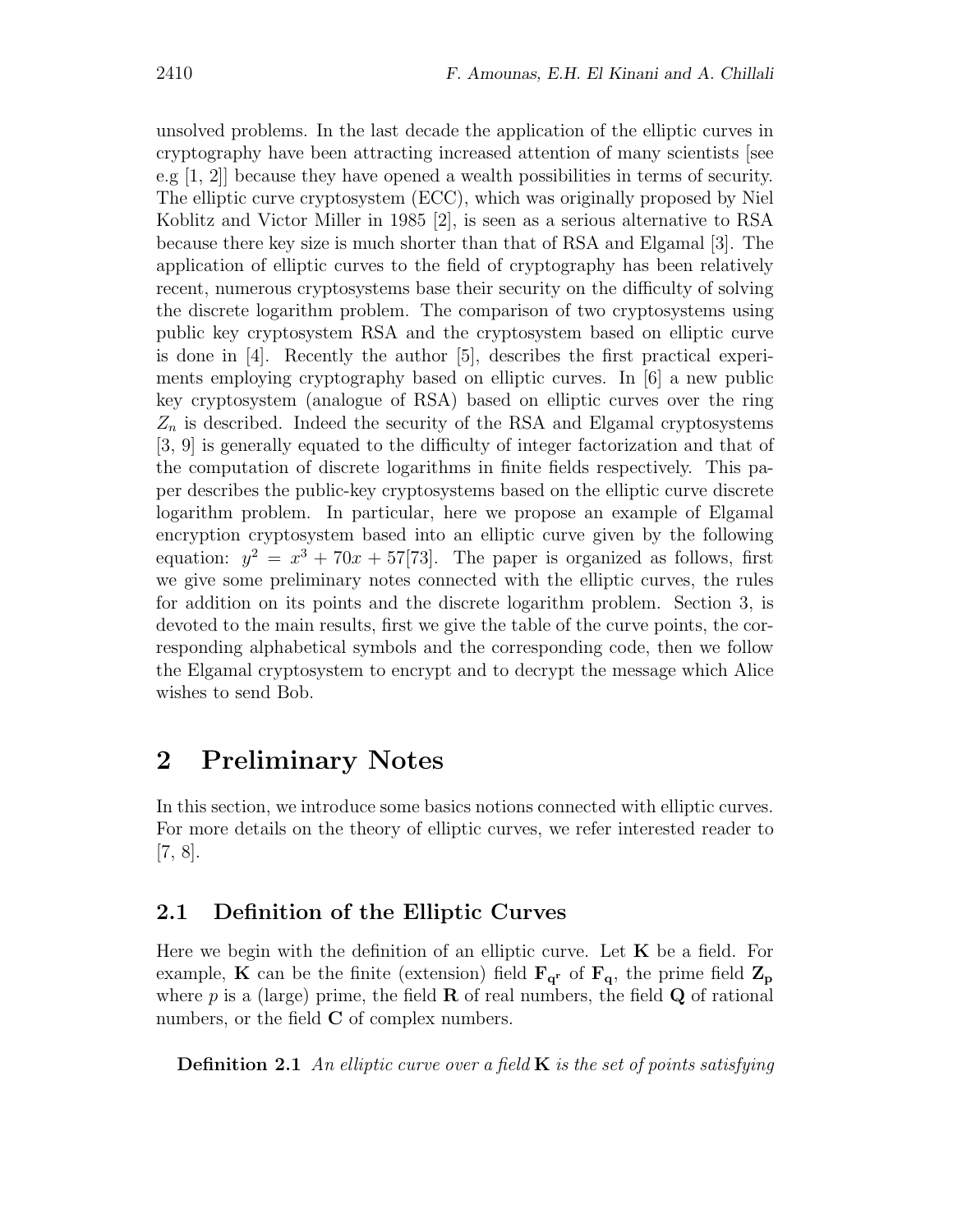*the Weierstrass equation:*

$$
y^2 + a_1xy + a_3y = x^3 + a_2x^2 + a_4x + a_6,
$$
\n(1)

and also an element denoted O and called the point at infinity, where  $a_1, a_3, a_2, a_4$ ,  $a_6 \in \mathbf{K}$ .

*The elliptic curve* E *over* **K** *is denoted* E(**K**) *and the number of points on* E *is denoted card*  $E(K)$ .

#### **Remarks**

1-For fields of various characteristics, the Weierstrass equation Eq.(1) can be transformed into different forms by a linear change of variables.

2-For the homogeneous, so called also projective, coordinate system,  $(x, y)$  =  $(\frac{X}{Z}, \frac{Y}{Z})$ , the equation (1) determining an elliptic curve point takes the following form :

$$
Y^2Z + a_1XYZ + a_3YZ^2 = X^3 + a_2X^2Z + a_4XZ^2 + a_6Z^3. \tag{2}
$$

The point at infinity is the collection of points on the projective plane for which  $Z = 0$ . The point at infinity is the point of intersection where the y-axis and the line at infinity meet. More precisely, the point at infinity is  $(0, 1, 0)$ in the projective plane (the equivalence class with  $X = Z = 0$ ). An elliptic curve  $E$  over a finite field **K** can be made into an abelian group by defining an additive operation on its points.

#### **2.2 The Rules for Addition**

**Theorem 2.2** For each three points  $M(x_1, y_1)$ ,  $N(x_2, y_2)$  and  $R(x_3, y_3)$  of *the elliptic curves defined in Eq(2) such that*  $R = M + N$ *. Then* R *is given by:*  $i)R = O$  *for*  $x_1 = x_2$  *and*  $y_2 = -y_1 - a_1x_1 - a_3$  $ii) x_3 = t^2 + a_1 t - a_2 - x_1 - x_2$  *and*  $y_3 = -(t + a_1)x_3 - s - a_3$ *with*

$$
t = \begin{cases} \frac{y_2 - y_1}{x_2 - x_1}, & \text{if } M \neq N \\ \frac{3x_1^2 + 2a_1x_1 + a_4 - a_1y_1}{2y_1 + a_1x_1 + a_3}, & \text{if } M = N \end{cases}
$$

*and*

$$
s = \begin{cases} \frac{y_1 x_2 - y_2 x_1}{x_2 - x_1}, & \text{if } M \neq N \\ \frac{-x_1^3 + a_4 x_1 + 2a_6 - a_3 y_1}{2y_1 + a_1 x_1 + a_3}, & \text{if } M = N \end{cases}
$$

*The addition operation defined above turns* E(**K**) *into an abelian group that has O as the identity element.*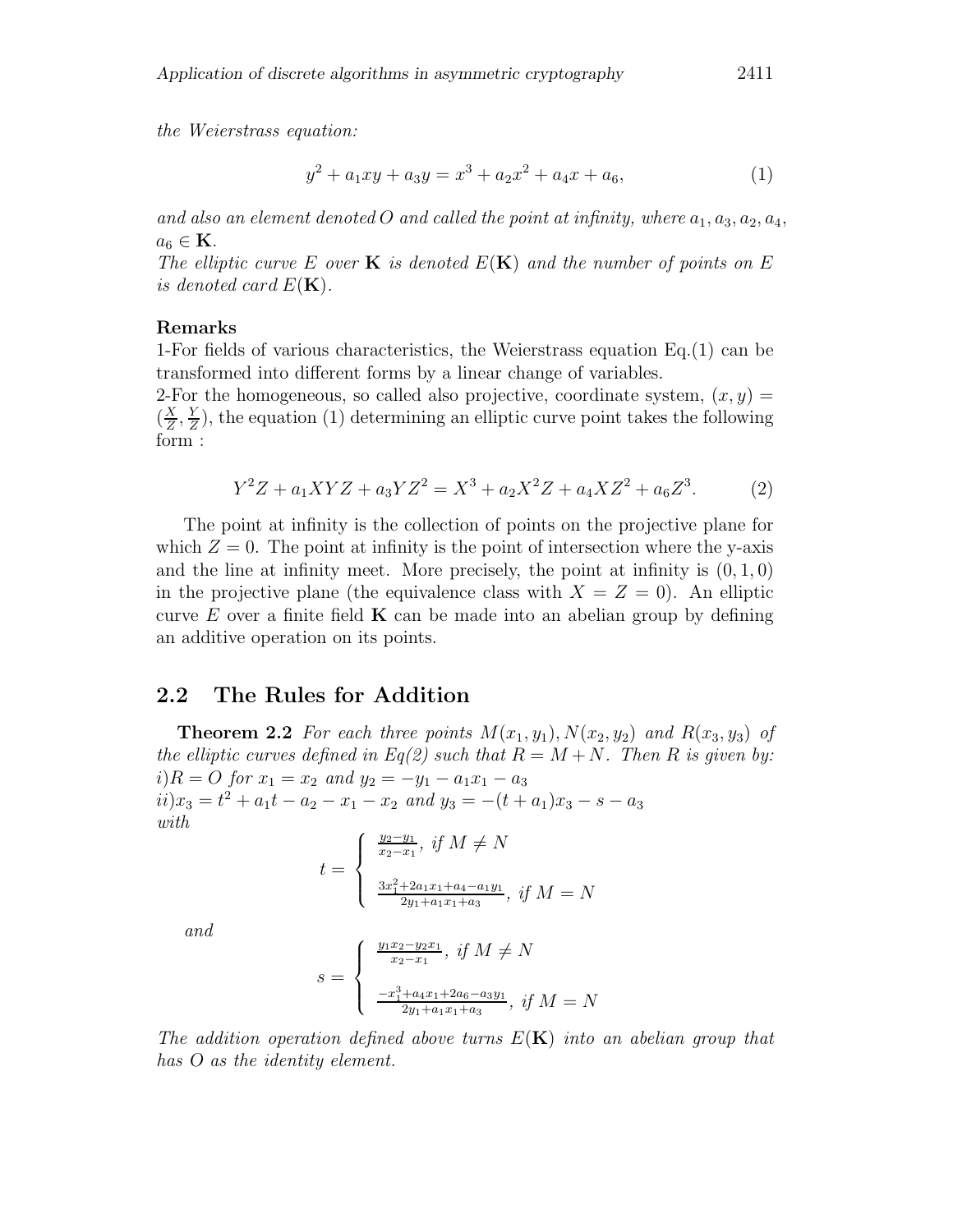#### **2.3 The Discrete Logarithm Problem**

Recall that the discrete logarithm problem (LDP) for some group  $G$ , is to find an integer p such that  $pq_1 = q_2$  (where  $q_1, q_2 \in G$ ). Analogously and since an elliptic curve  $E(\mathbf{K})$  is made into an abelian group by an additive operation. In the elliptic curve discrete logarithm problem (EDLP) we solve for an integer x such that  $x\alpha = \beta$  given  $\alpha, \beta \in E(\mathbf{K})$ . The security of ECC (Elliptic Curve Cryptosystem) depends on the difficulty of elliptic curve discrete logarithm problem. In fact for a given two points on  $E(K)$ , it is computationally infeasible to solve the corresponding elliptic curve discrete logarithm problem. The elliptic curve cryptosystems described in the next section is dependent on the presumed intractability of the EDLP.

### **3 Main Results**

In this section, we present a our main result. First consider the elliptic curve c given by the Weierstrass equation:

$$
Y^2 = x^3 + 70x + 57[73].\tag{3}
$$

The following table gives the code of the curves points, here the choosing curve contains 74 points, then if  $P$  is the generator point of the group. It is the point witch represents the letter  $a$ , as well as  $2P$  represents the letter  $b,...,$ 74P represents '?'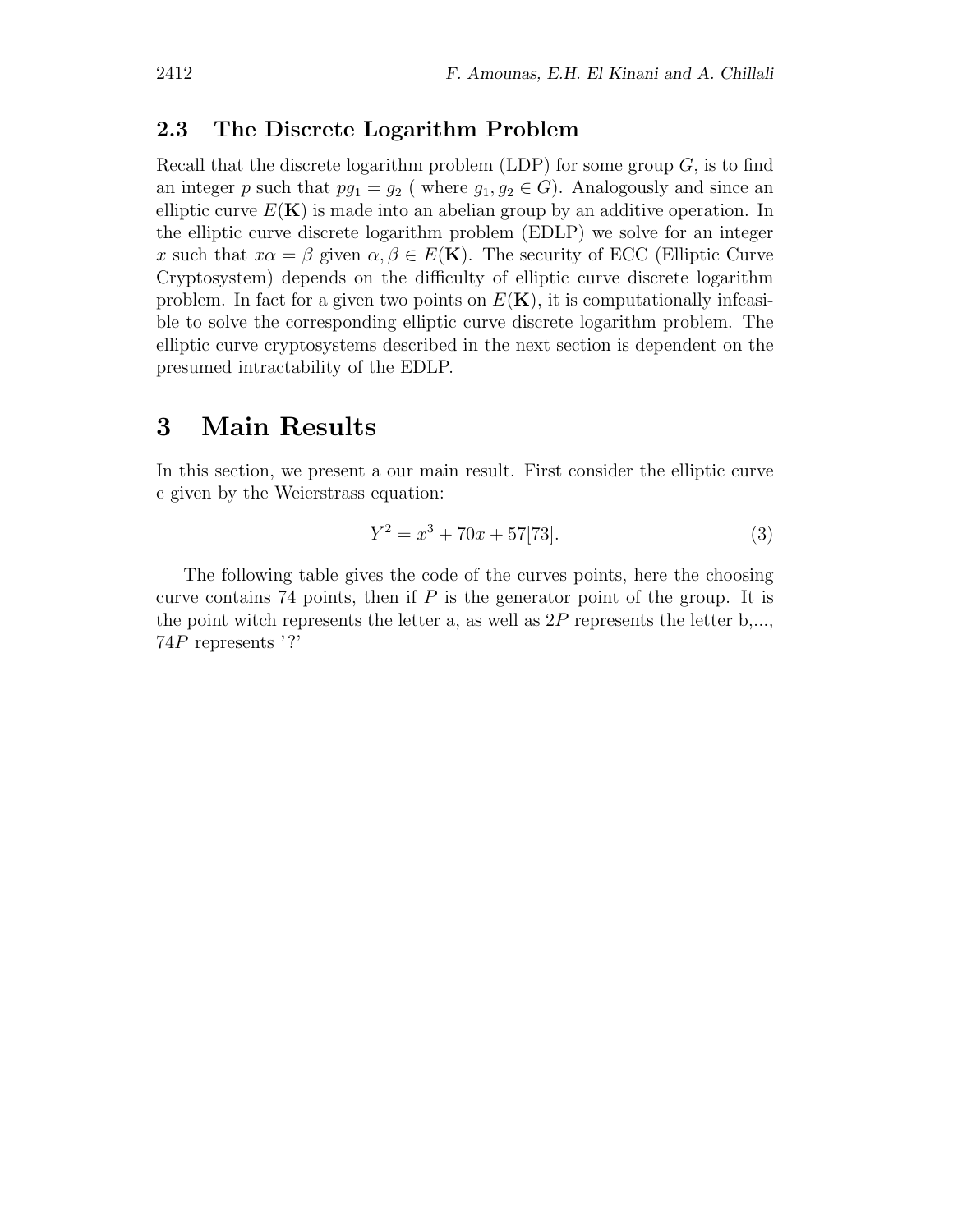| curve point           | corresponding code    | alphabetical corresponding symbol |
|-----------------------|-----------------------|-----------------------------------|
| [3, 41]               | 000001101010010000001 | $\alpha$                          |
| [66, 10]              | 100001000010100000001 | $\overline{b}$                    |
| [45, 4]               | 010110100001000000001 | $\boldsymbol{c}$                  |
| [60, 4]               | 011110000001000000001 | $\boldsymbol{d}$                  |
| [47, 58]              | 010111101110100000001 | $\epsilon$                        |
| [21, 35]              | 001010101000110000001 |                                   |
| [41, 69]              | 010100110001010000001 | $\mathfrak{g}$                    |
| [53, 72]              | 011010110010000000001 | $\overline{h}$                    |
| [42, 56]              | 010101001110000000001 | $\it i$                           |
| [64, 31]              | 100000000111110000001 | j                                 |
| [29, 59]              | 001110101110110000001 | $\overline{k}$                    |
| [35, 66]              | 010001110000100000001 |                                   |
| [19, 56]              | 001001101110000000001 | $\boldsymbol{m}$                  |
| $\sqrt{63,67}$        | 011111110000110000001 | $\boldsymbol{n}$                  |
| [11, 48]              | 000101101100000000001 | $\overline{O}$                    |
| [13, 5]               | 000110100001010000001 | $\,p\,$                           |
| [32, 5]               | 010000000001010000001 | q                                 |
| [26, 53]              | 001101001101010000001 | $\overline{r}$                    |
| $[52, 3\overline{5}]$ | 011010001000110000001 | $\boldsymbol{S}$                  |
| [50, 2]               | 011001000000100000001 | $\boldsymbol{t}$                  |
| 4,67                  | 000010010000110000001 | $\boldsymbol{u}$                  |
| [12, 17]              | 000110000100010000001 | $\upsilon$                        |
| [57, 30]              | 011100100111100000001 | w                                 |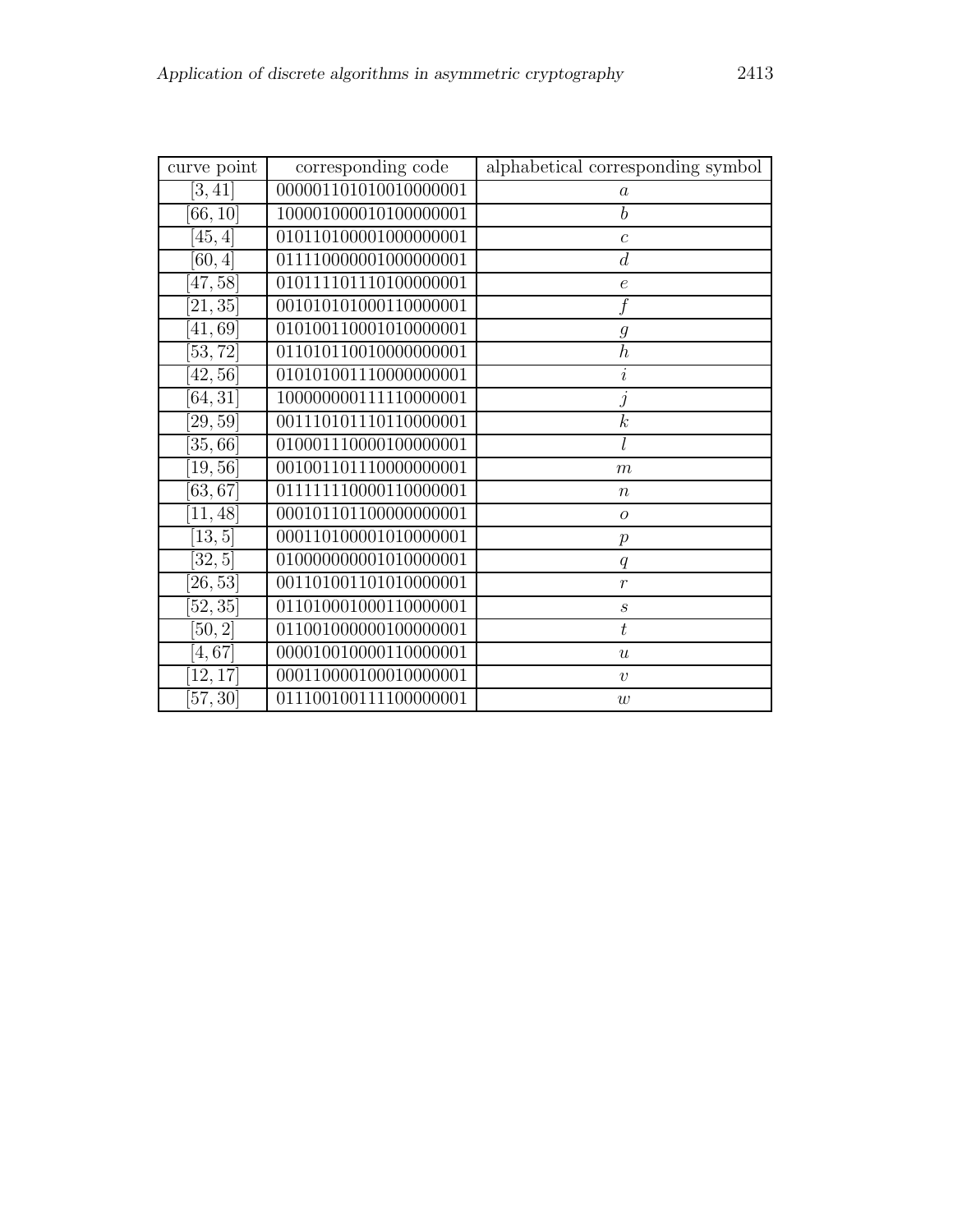| curve point          | corresponding code    | alphabetical corresponding symbol |
|----------------------|-----------------------|-----------------------------------|
| [1, 37]              | 000000101001010000001 | $\boldsymbol{x}$                  |
| [0, 38]              | 000000001001100000001 | $\boldsymbol{y}$                  |
| [71, 37]             | 100011101001010000001 | $\boldsymbol{z}$                  |
| [23, 16]             | 001011100100000000001 | $\boldsymbol{A}$                  |
| 44,65                | 010110010000010000001 | $\overline{B}$                    |
| [22, 28]             | 001011000111000000001 | $\overline{C}$                    |
| [24, 31]             | 001100000111110000001 | $\overline{D}$                    |
| $\overline{55,22}$   | 011011100101100000001 | $\overline{E}$                    |
| $\overline{38, 49}$  | 010011001100010000001 | $\overline{F}$                    |
| [28, 68]             | 001110010001000000001 | $\overline{G}$                    |
| [58, 31]             | 011101000111110000001 | $\overline{H}$                    |
| [6,6]                | 000011000001100000001 | $\cal I$                          |
| 46, 47               | 010111001011110000001 | $\boldsymbol{J}$                  |
| [62, 0]              | 011111000000000000001 | $\overline{K}$                    |
| [46, 26]             | 010111000110100000001 | L                                 |
| [6, 67]              | 000011010000110000001 | $\overline{M}$                    |
| 58,42                | 011101001010100000001 | $\overline{N}$                    |
| [28,5]               | 001110000001010000001 | $\overline{O}$                    |
| [38, 24]             | 010011000110000000001 | $\overline{P}$                    |
| [55, 51]             | 011011101100110000001 | Q                                 |
| [24, 42]             | 001100001010100000001 | $\overline{R}$                    |
| [22, 45]             | 001011001011010000001 | $\overline{S}$                    |
| [44, 8]              | 010110000010000000001 | $\overline{T}$                    |
| $\overline{23,57}$   | 001011101110010000001 | $\overline{U}$                    |
| [71, 36]             | 100011101001000000001 | $\overline{V}$                    |
| [0, 35]              | 000000001000110000001 | $\overline{W}$                    |
| [1, 36]              | 000000101001000000001 | $\overline{X}$                    |
| $[57,\overline{43}]$ | 011100101010110000001 | $\overline{Y}$                    |
| [12, 56]             | 000110001110000000001 | $\overline{Z}$                    |
| [4, 6]               | 000010000001100000001 | $\overline{0}$                    |
| [50, 71]             | 011001010001110000001 | $\mathbf{1}$                      |
| [52, 38]             | 011010001001100000001 | $\overline{2}$                    |
| [26, 20]             | 001101000101000000001 | $\overline{3}$                    |
| 32,68                | 010000010001000000001 | $\overline{4}$                    |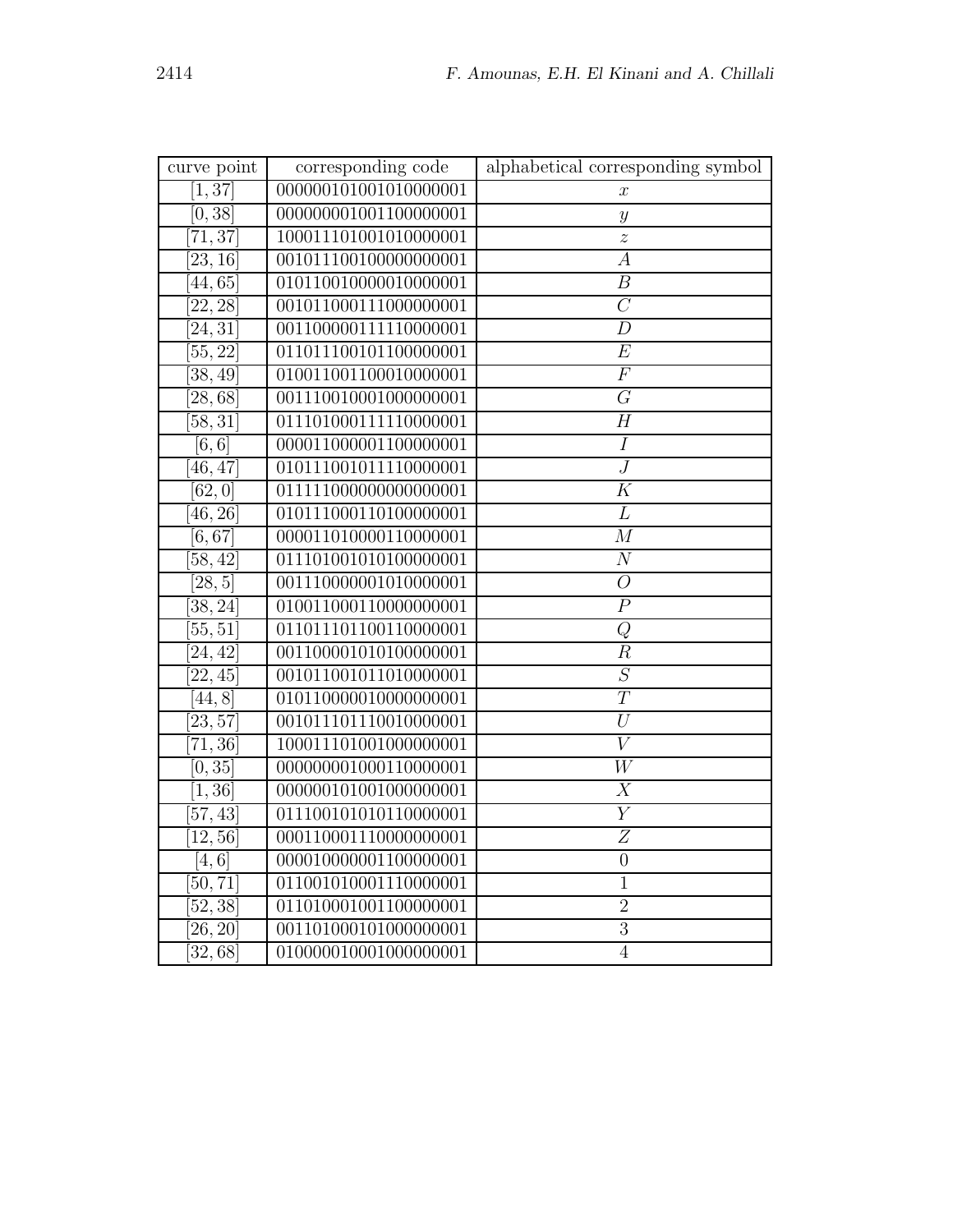| curve point          | corresponding code    | alphabetical corresponding symbol |
|----------------------|-----------------------|-----------------------------------|
| [13, 68]             | 000110110001000000001 | 5                                 |
| [11, 25]             | 000110110001000000001 | 6                                 |
| [63, 6]              | 011111100001100000001 | 7                                 |
| [19, 17]             | 001001100100010000001 | 8                                 |
| [35, 7]              | 001001100100010000001 | 9                                 |
| [64, 42]             | 010001100001110000001 |                                   |
| [64, 42]             | 001110100011100000001 | $^{\copyright}$                   |
| $\left[42,17\right]$ | 100000001010100000001 | $\acute{e}$                       |
| [53,1]               | 010101000100010000001 | è                                 |
| [41, 4]              | 011010100000010000001 | $\dot{u}$                         |
| [21, 38]             | 010100100001000000001 | $\alpha$                          |
| [47, 15]             | 001010101001100000001 |                                   |
| [60, 69]             | 010111100011110000001 |                                   |
| [45, 69]             | 011110010001010000001 |                                   |
| [66, 63]             | 010110110001010000001 |                                   |
| [3, 32]              | 100001001111110000001 |                                   |
|                      | 000000000000010000001 | $\gamma$                          |

Table.1 *giving the curves points, corresponding codes and the corresponding alphabetical symbol*.

Here we follow Elgamal cryptosystem [3], first recall that the Elgamal cryptosystem consist in the following steps:

Suppose that we have some elliptic curve  $E$  defined over a finite field  $F_q$  and that E and a point  $P \in E$  are publicly known, as is the embedding system  $m \mapsto P_m$ ; which imbed plain text on an elliptic curve E. Then, when Alice wants to communicate secretly with Bob, they proceed thus:

step 1. Bob chooses a random integer a, and publishes the point  $aP$  (while a remains secret).

step 2. Alice chooses her own random integer  $l$  and sends the pair of points  $(lP, P_i + l(aP))$  to Bob (while a remains secret).

step 3. To decrypt the message, Bob calculates  $a(lP)$  from the first part of the pair, then subtracts it from the second part to obtain  $P_i + l(aP) - a(1P) =$  $P_i + \frac{la - I}{2} = P_i$ , and then reverses the embedding to get back the message.

Here in our case Alice wishes to send a message '*cryptography*' to Bob. First, she imbeds the message '*cryptography*' onto the elliptic curve E, i.e. she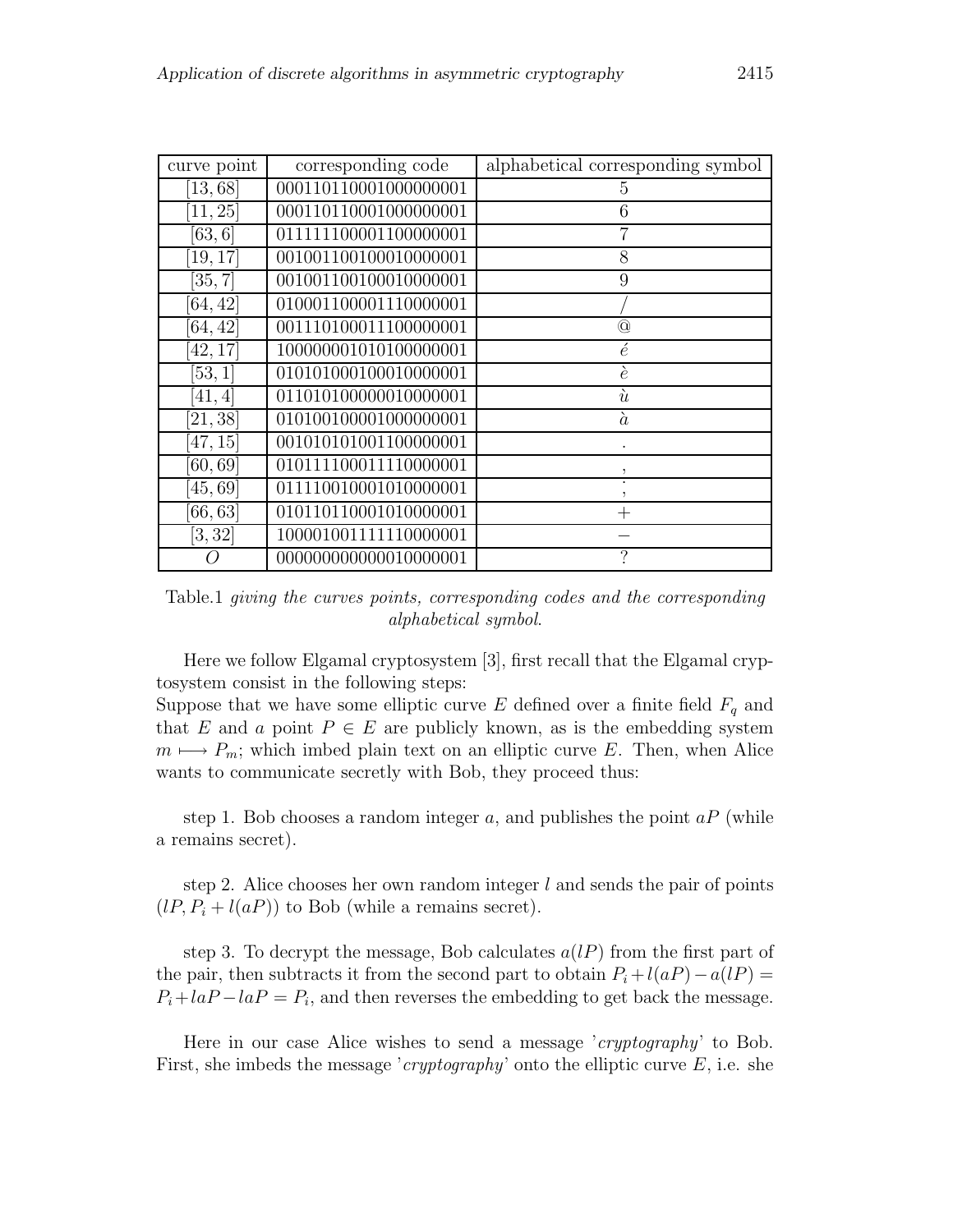represents the plain text '*cryptography*' as a set of points  $P_i \in E$  (where i take the alphabetical letter of plain text '*cryptography*') .

In our case we have  $K = (P, a, R)$  with  $P = [3, 41], a = 41, R = aP$ . and we take  $l \in 0, 1, 2, \ldots, 73$  random,  $l = 33$  the encryption function is:

$$
e_K(P_i) = (Y_i, Z_i)
$$

with  $Y_i = Y = 33P = [28, 68]$ ; (which is fixed for each i) and  $Z_i = 33R + P_i = [4, 67] + P_i$ 

| plain text       | the point $P_i$ | $e_K(P_i)$           | cipher text |
|------------------|-----------------|----------------------|-------------|
| C                | [22, 28]        | ([28, 68], [1, 36])  | GX          |
| r                | [26, 53]        | ([28, 68], [6, 67])  | GМ          |
| Y                | [0, 38]         | ([28, 68], [44, 8])  | <b>GT</b>   |
| $\,p$            | [13, 5]         | ([28, 68], [62, 0])  | GК          |
| t.               | [50, 2]         | ([28, 68], [28, 5])  | GO          |
| 0                | [11, 48]        | ([28, 68], [46, 47]) | GJ          |
| g                | [41, 69]        | ([28, 68], [44, 65]) | GВ          |
| $\boldsymbol{r}$ | [26, 53]        | ([28, 68], [6, 67])  | GМ          |
| $\boldsymbol{a}$ | [3, 41]         | ([28, 68], [12, 17]) | $G_V$       |
| $\,p$            | [13, 5]         | ([28, 68], [62, 0])  | GК          |
| h                | [53, 72]        | ([28, 68], [22, 28]) | GC          |
| Y                | [0, 38]         | ([28, 68], [44, 8])  | GT          |

The cipher text is given in the following table

Table.2: *the embedding of the plain text into elliptic curve, the encryption function and the corresponding cipher text*

Hence the message '*Cryptography*' is transformed into the message 'GXG-MGTGKGOGJGBGMGVGKGCGT', then from the table.1, the message becomes a series of codes these :

00111001000100000000100000101001000000001001110010001000000001

000011010000110000001001110010001000000001010110000010000000001 001110010001000000001011111000000000000001001110010001000000001 001110000001010000001001110010001000000001010111001011110000001 001110010001000000001010110010000010000001001110010001000000001 000011010000110000001001110010001000000001000110000100010000001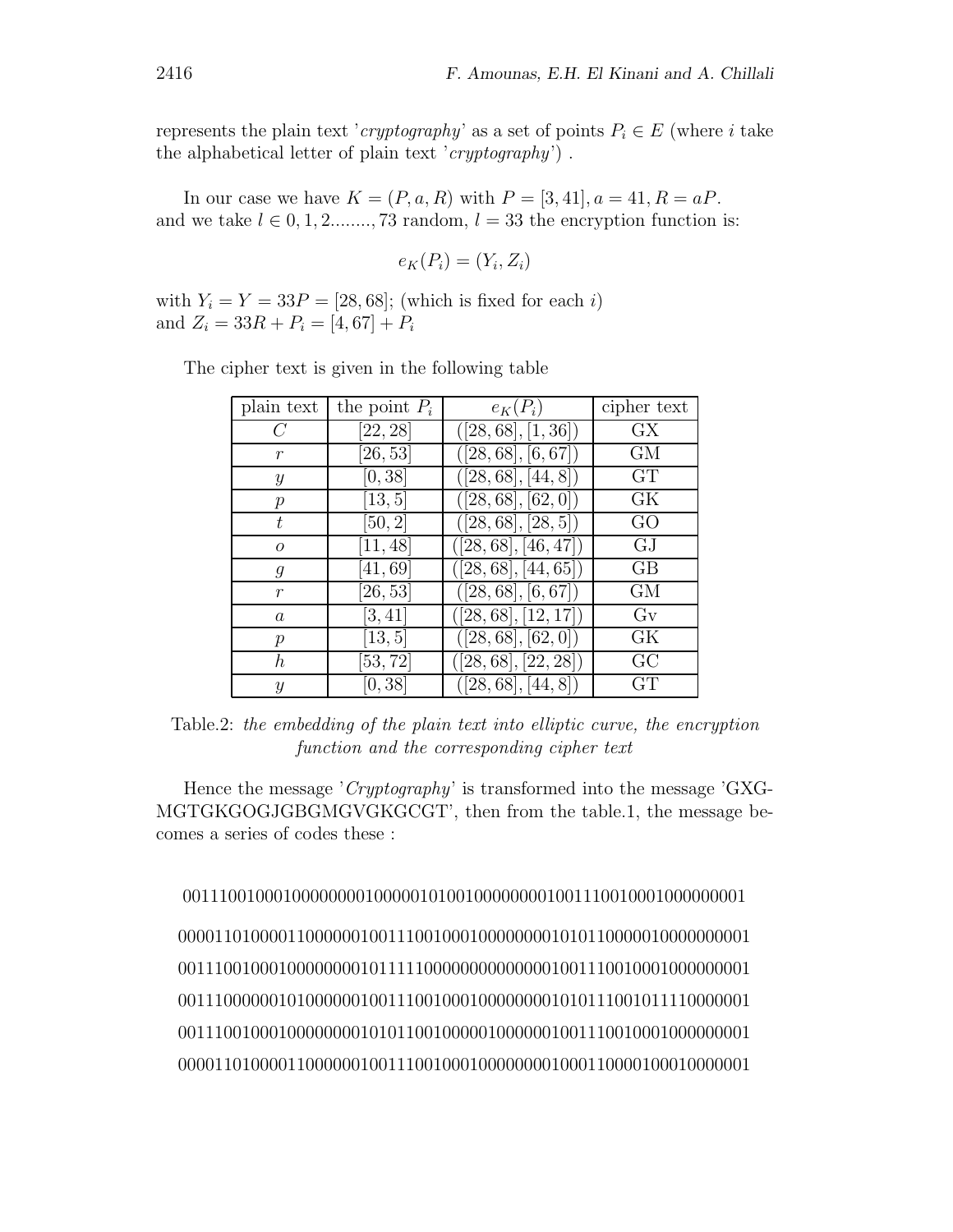# 001110010001000000001011111000000000000001001110010001000000001

#### 001011000111000000001001110010001000000001010110000010000000001

When Bob received the above series of bits, he transform it into pair of points  $(Y_i, Z_i)$  and compute the corresponding decryption function:

$$
d_K(Y_i, Z_i) = Z_i - aY_i = [4, 67] + P_i - 41Y_i.
$$

After decrypting the received message and using the table.3, we obtain the plain text '*Cryptography*'.

| cipher text | the point $(Y_i, Z_i)$ | $d_K(P_i)$ | plain text     |
|-------------|------------------------|------------|----------------|
| GX          | ([28, 68], [1, 36])    | [22, 28]   | $\overline{C}$ |
| GM          | ([28, 68], [6, 67])    | [26, 53]   | r              |
| GT          | ([28, 68], [44, 8])    | [0, 38]    | у              |
| GK          | ([28, 68], [62, 0])    | [13, 5]    | р              |
| GO          | ([28, 68], [28, 5])    | [50, 2]    | t.             |
| G.I         | ([28, 68], [46, 47])   | [11, 48]   | $\Omega$       |
| GB          | ([28, 68], [44, 65])   | [41, 69]   | g              |
| GМ          | ([28, 68], [6, 67])    | [26, 53]   | r              |
| Gv          | ([28, 68], [12, 17])   | [3, 41]    | $\mathbf a$    |
| GК          | ([28, 68], [62, 0])    | [13, 5]    | р              |
| GC          | ([28, 68], [22, 28])   | [53, 72]   | h              |
| GT          | ([28, 68], [44, 8])    | [0, 38]    | V              |

Table.3 : *the cipher text, the corresponding points, the decryption function and the plain text*

# **4 Conclusion**

In this paper, we have proposed an application of public key distribution based on the security depending on the difficulty of elliptic curve discrete logarithm problem. More precisely, we have proposed an example of Elgamal encryption cryptosystem on the elliptic curve given by the following equation:  $y^2 = x^3 +$  $70x + 57[73]$ .

# **References**

- [1] V. S. Miller. Use of Elliptic Curves in Cryptography. Advances in Cryptology CRYPTO'85(1986), pp. 417-426.
- [2] N. Koblitz. Elliptic Curve Cryptosystems. Mathematics of Computation, Vol. 48, No. 177 (1987), pp. 203-209.